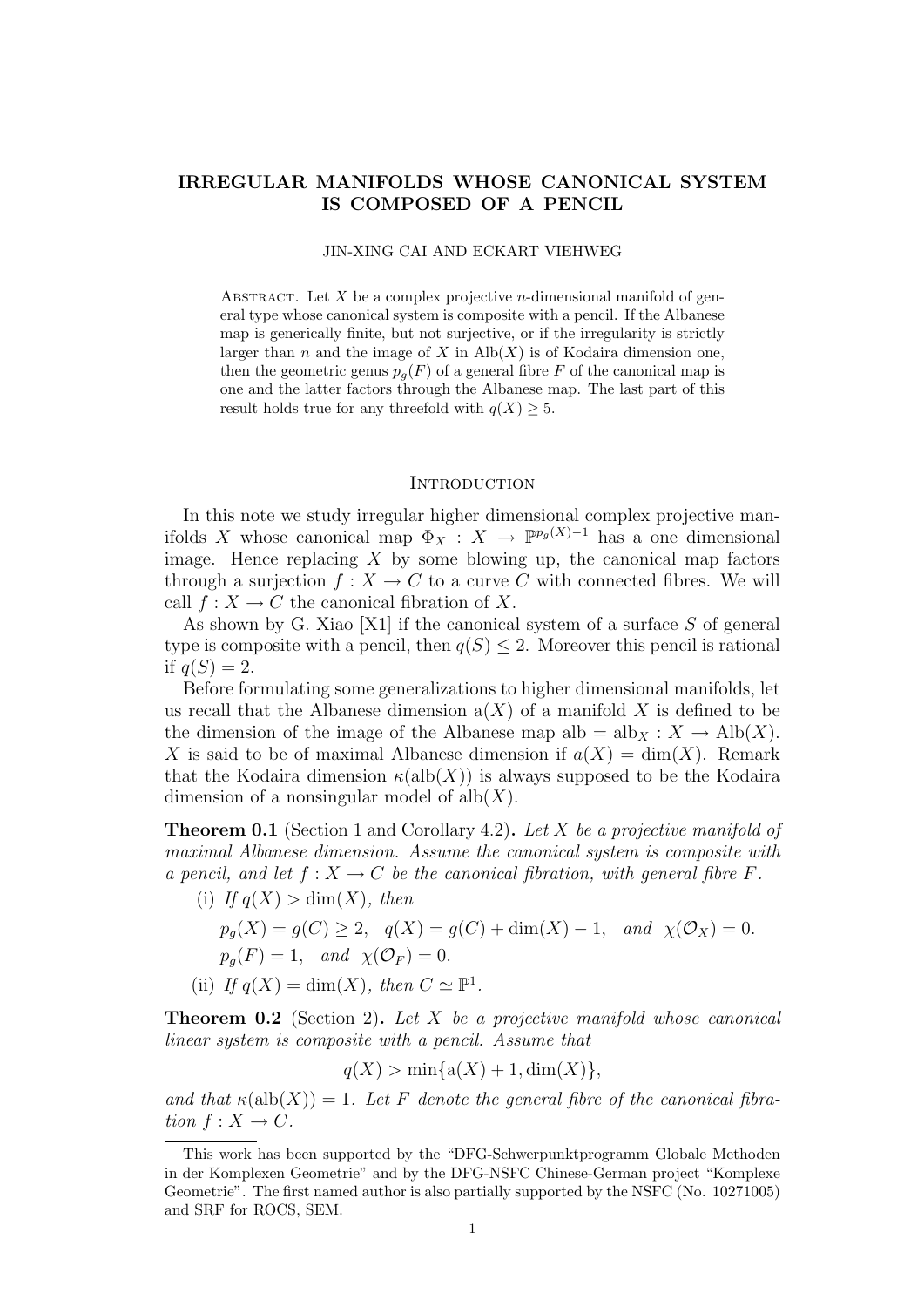Then  $p_q(F) = 1$ , and f is the composition of alb<sub>X</sub> with the Ueno map  $u_{alb(X)}$ (cf. (1.1)). Moreover  $p_g(X) + 1 \ge g(C) \ge 2$ , and  $q(X) = g(C) + a(X) - 1$ .

So the assumptions made in Theorem 0.1, (i), and in Theorem 0.2 imply that the image  $C$  of the canonical fibration  $f$  is a curve positive genus, hence the universal property of the Albanese map implies that the canonical fibration factors through the Albanese map. For threefolds with  $q(X) \geq 5$ , one has a similar property.

**Theorem 0.3** (Section 3). Let X be a threefold of general type, whose canonical linear system is composite with a pencil. Assume either one of the following conditions:

a.  $q(X) > 5$ . b.  $q(X) > 4$  and X is of maximal Albanese dimension. c.  $q(X) \geq 4$  and alb $(X)$  is a surface of Kodaira dimension 1. d.  $q(X) > 3$  and alb $(X)$  is a curve.

Then the Stein factorization of the Albanese map  $X \to \text{alb}(X)$  factors through the canonical fibration.

Parts b), c) and d) in 0.3 are special cases of 0.1, i), and 0.2, respectively, and obviously 0.1, i), implies that case b) never occurs (see 1.4). We do not know, whether the image of the canonical fibration can be  $\mathbb{P}^1$  under the assumption a).

The bound  $q(X) \geq 5$  is the best possible. In Section 3 we give examples of projective *n*-folds X of general type with  $q(X) = 2n - 2$  and

$$
\kappa(\text{alb}(X)) = \text{a}(X) = n - 1,
$$

whose canonical fibration is a morphism  $f: X \to \mathbb{P}^1$ . If  $h: X \to Y$  denotes the Stein factorization of alb<sub>X</sub>, then the induced map  $X \to \mathbb{P}^1 \times Y$  is generically finite. In those examples the geometric genus of a general fiber  $F$  of  $f$  is  $p_q(F) = 2^{n-1} + 1 > 1.$ 

It is an open question whether there exists a constant  $c(n)$ , depending only n, such that for all n-dimensional manifolds with  $q(X) \ge c(n)$ ,  $p_q(X) \ge 2$ and  $a(X) < \dim(X)$ , the morphism  $X \to Z \times \text{alb}(X)$  induced by the Stein factorization  $X \to Z$  of the canonical map and the Albanese map, is never surjective.

In Section 4 we will consider projective manifolds of general type and maximal Albanese dimension with  $q(X) = \dim(X)$  whose canonical system is composite with a pencil (Examples 4.3 and 4.4).

For a projective variety X' we write  $p<sub>g</sub>(X')$ , and  $q(X')$  for the geometric genus and the irregularity of any smooth model  $X$  of  $X'$ , respectively. At several places we change the smooth birational model  $X$ . In particular we will always assume that the canonical map  $\Phi_X$  is a morphism. We will say that the canonical fibration is a (rational / irrational) pencil, whenever the canonical linear system is composite with a pencil (and the image of the canonical fibration a rational / non-rational curve).

### 1. Manifolds of maximal Albanese dimension

Recall a well-known result on the geometry of subvarieties of an Abelian variety.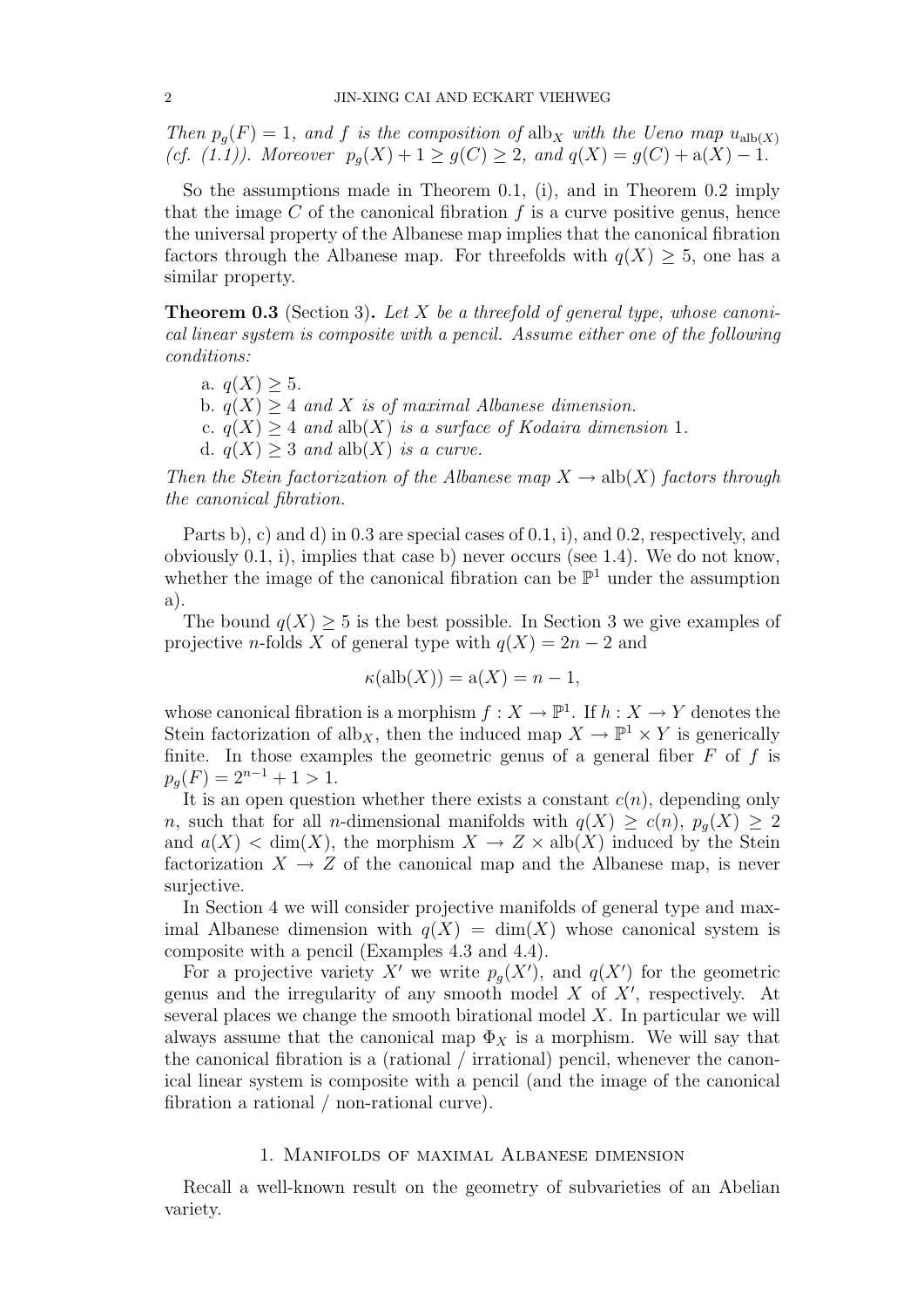**Proposition 1.1** (Ueno [Ue], Theorem 10.9, and Kollár, see [Mo], Corollary 3.10). Let A be an Abelian variety, and  $Y \subset A$  an irreducible reduced subvariety. Let  $A_0$  be the connected component of  $\{a \in A; a + Y = Y\}$  containing the origin. Then  $A_0$  is an Abelian subvariety of A, and

$$
u_Y: Y \longrightarrow B = Y/A_0 \subset A/A_0
$$

is an étale fiber bundle with fiber  $A_0$ . Moreover B is of general type,  $u_Y$  is the Stein factorization of the canonical map of Y and it is birational to the Iitaka fibration of  $Y$ .

We will call  $u_Y : Y \to B = Y/A_0$  the Ueno map.

For the proof of Theorem 0.1 we need two simple observations.

**Proposition 1.2.** Let  $\alpha : X \to Y$  be a generically finite surjective morphism of complex projective manifolds. Then,  $\omega_Y$  is a direct factor of  $\alpha_*\omega_X$ .

*Proof.* The statement is compatible with blowing up  $X$  and  $Y$ , hence one may assume the branch locus  $\Delta$  of  $\alpha$  to be a normal crossing divisor. Let

 $X \xrightarrow{g} Z \xrightarrow{h} Y$ 

be the Stein factorization of  $\alpha$ . Then Z has at most quotient singularities and hence rational singularities (cf. e.g., [EV], Lemma 3.24), and  $g_*\omega_X = \omega_Z$ . Duality for finite morphisms (see [Ha], Ex. II 6.10, and [Ha], Ex. III 7.2) implies

$$
\alpha_* \omega_X = h_* \omega_Z = \mathcal{H}om_Y(h_* \mathcal{O}_Z, \omega_Y),
$$

so  $\alpha_* \omega_X$  contains  $\mathcal{H}om_Y(\mathcal{O}_Y, \omega_Y) = \omega_Y$  as a direct factor.

**Lemma 1.3.** Let X be a projective manifold with  $p_q(X) \geq 2$ . Assume that the canonical fibration  $f : X \to C$  is a pencil with general fiber F. If  $g(C) \ge 2$ , then either  $p_g(F) = 1$  or  $p_g(F) = p_g(X) = g(C) = 2$ .

*Proof.* Since  $p_q(X) \neq 0$ , we have  $p_q(F) > 0$ . Assume that  $p_q(F) \neq 1$ . Since  $\Phi_X$ factors through f, the moving part of  $|K_X|$  is given by  $f^*\mathcal{L}$  for some invertible subsheaf  $\mathcal L$  of  $f_*\omega_X$ , splitting locally and of strictly positive degree; thus

 $p_g(X) = h^0(\mathcal{L}) = h^0(f_*\omega_X)$  and  $h^0(\omega_C \otimes \mathcal{L}^{-1}) < h^0(\omega_C)$ .

Consider the exact sequence of sheaves

 $0 \longrightarrow \mathcal{L} \longrightarrow f_* \omega_X \longrightarrow \mathcal{Q} \longrightarrow 0.$ 

By the choice of  $\mathcal L$  the sheaf  $\mathcal Q$  is locally free of rank  $p_q(F) - 1$ . By [Fu] the sheaf  $f_*\omega_{X/C} = f_*\omega_X \otimes \omega_C^{-1}$  $\overline{C}^1$  is nef, hence  $\text{deg}(\mathcal{Q} \otimes \omega_C^{-1})$  $(c^{-1}) \geq 0$ . The Riemann-Roch Theorem for locally free sheaves on C implies that

$$
g(C) - 1 \ge h^0(\omega_C \otimes \mathcal{L}^{-1}) = h^1(\mathcal{L}) \ge h^0(\mathcal{Q})
$$
  
 
$$
\ge (p_g(F) - 1)(g(C) - 1).
$$

Then  $p_g(F) = 2$  and  $h^1(\mathcal{L}) = g(C) - 1$ , hence  $h^0(\mathcal{L}) = \deg(\mathcal{L})$ . By Clifford's Theorem  $\deg(\mathcal{L}) = 2$  and  $\mathcal{L} \simeq \omega_C$ . So  $p_q(X) = g(C) = 2$ .

*Proof of Theorem 0.1(i).* Blowing up X, if necessary, we may assume that the Albanese map alb :  $X \to \text{alb}(X) \subset \text{Alb}(X)$  factors like

$$
X \xrightarrow{\alpha} Y \xrightarrow{\delta} \text{alb}(X),
$$

for some desingularization Y of alb $(X)$ . Let  $\iota: Y \to B$  and  $f: X \to C$ be the Stein factorizations of the canonical maps  $\Phi_Y$  and  $\Phi_X$ , respectively.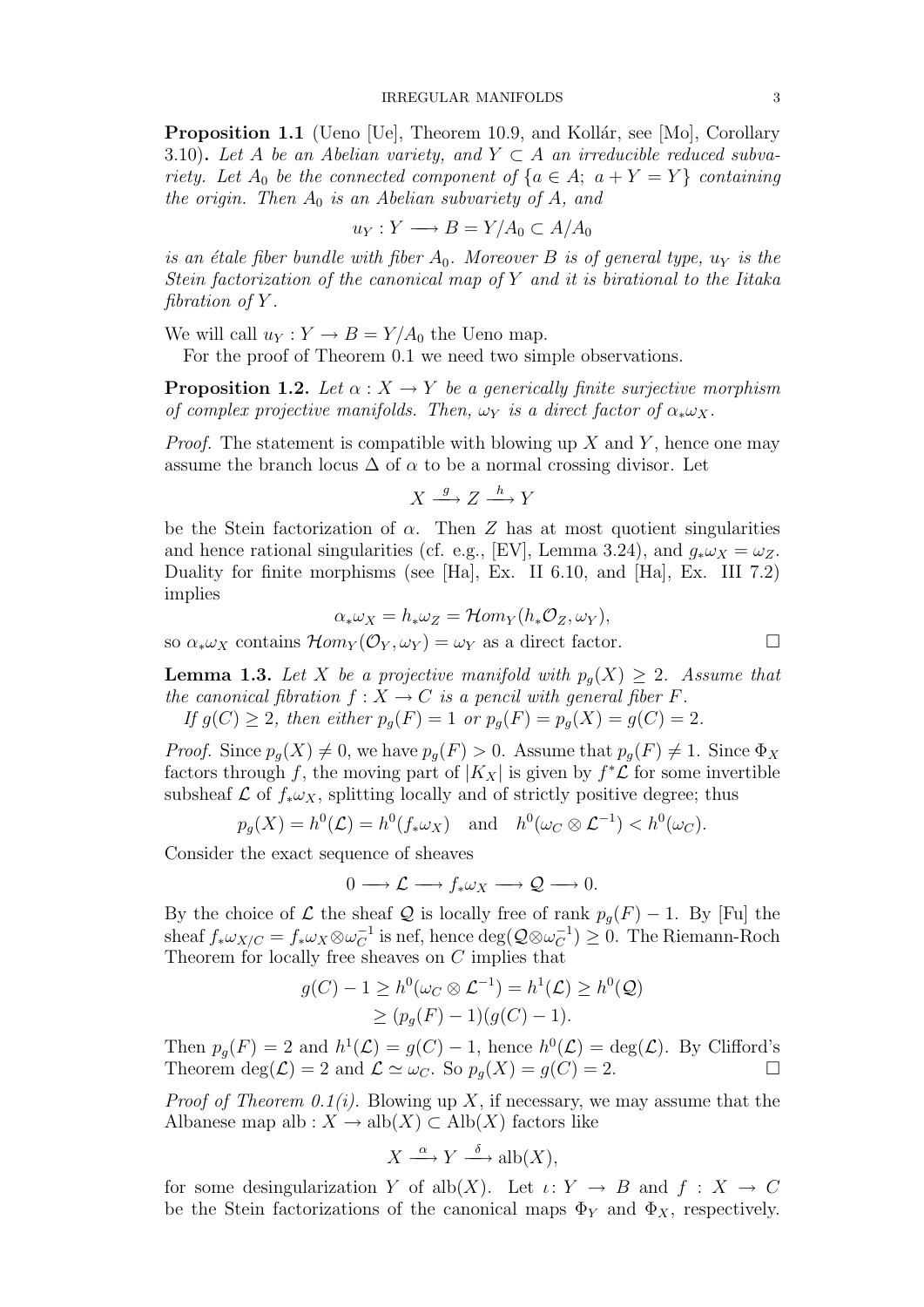Proposition 1.1 and the assumption  $q(X) > dim(X) = dim(Y)$  imply that  $\dim(B) \geq 1$ . On the other hand, by 1.2 there exists some torsion-free sheaf G with  $\alpha_* \omega_X = \omega_Y \oplus \mathcal{G}$ . So  $\Phi_Y \circ \alpha$  is the composite of the canonical map  $\Phi_X$ , and a projection. In particular one obtains a surjection  $C \rightarrow B$  and B must be one dimensional.

By 1.1  $\iota: Y \to B$  is birational to an étale fibre bundle of Abelian subvarieties of Alb $(X)$  of dimension dim $(Y) - 1 = \dim(X) - 1$ , and

$$
q(X) = g(B) + \dim(X) - 1.
$$

On the other hand, the general fibre  $F$  of  $f$  is of maximal Albanese dimension, and its image in Alb(X) is an Abelian subvariety. Hence  $q(X) \geq q(C) + \dim(F)$ and  $g(C) \leq g(B)$ . Since C is a covering of B, this is only possible for  $B = C$ and  $g(C) = g(B) \geq 2$ . Thus  $f = \iota \circ \alpha$ .

By Lemma 1.3, if  $p_q(F) \neq 1$  one has

$$
p_g(F) = p_g(X) = g(C) = 2
$$
 and  $q(X) = \dim(X) + 1$ .

So rank $f_*\omega_X = 2$ , and  $\iota_*\mathcal{G}$  is an invertible sheaf. Since  $f_*\omega_{X/C}$  is nef,  $\iota_*\mathcal{G} \otimes \omega_C^{-1}$ C is nef, and the Riemann-Roch Theorem implies  $h^0(i_*\mathcal{G}) > 0$ , or

$$
p_g(X) = h^0(i_*\omega_Y) + h^0(i_*\mathcal{G}) \ge 3,
$$

a contradiction.

Since F is of maximal Albanese dimension  $p_q(F) = 1$  implies that  $q(F) =$  $\dim(F)$  and  $\chi(\mathcal{O}_F) = 0$  (see [Ue] or [Mo], Cor. 3.4). The restriction map

$$
r: \mathrm{Pic}^0(X) \longrightarrow \mathrm{Pic}^0(F)
$$

is surjective. By the generic vanishing theorem ([GL] or [EL]), for a general  $\mathcal{L} \in \text{Pic}^0(X)$  the sheaf  $\omega_F \otimes \mathcal{L}|_F$  has no higher cohomology, hence

$$
h^0(\omega_F\otimes\mathcal{L}|_F)=\chi(\omega_F\otimes\mathcal{L}|_F)=0.
$$

Tensoring the exact sequences

$$
0 \longrightarrow \omega_X(-(n+1)F) \longrightarrow \omega_X(-nF) \longrightarrow \omega_F \longrightarrow 0
$$

with  $\mathcal{L}$ , one obtains by descending induction on n that  $h^0(\omega_X \otimes \mathcal{L}) = 0$ . Using again the generic vanishing theorem ([GL] or [EL]) one finds  $\chi(\mathcal{O}_X) = 0$ .  $\Box$ 

When dim(X) = 3, hence dim(F) = 2, the condition  $\chi(\mathcal{O}_F) = 0$  forces the Kodaira dimension of  $F$  to be strictly smaller than two. By the easy addition formula for the Kodaira dimension one obtains an improvement of [Ca], Theorem 1.

**Corollary 1.4.** Let X be a projective 3-fold of general type and maximal Albanese dimension. If  $q(X) > 4$ , then the canonical linear system of X is not composite with a pencil. In particular, if  $p_q(X) = 2$  then  $q(X) = 3$ .

**Corollary 1.5.** Let  $X$  be a projective manifold of maximal Albanese dimension. If  $p_q(X) = 2$ , then  $q(X) \leq \dim(X) + 1$ .

*Proof.* Let  $f: X \to C$  be the canonical fibration. If  $q(X) > \dim(X) + 1$ , Theorem 0.1 implies that  $p_q(X) = g(C) = q(X) - \dim(X) + 1 \geq 3.$ 

**Remark 1.6.** In dimension greater than three there are manifolds  $X$  satisfying the assumptions made in Theorem 0.1 or Corollary 1.5. For example, by  $[CH2]$  there exist smooth manifolds  $F$  of general type and of maximal Albanese dimension with  $p_q(F) = 1$ . If C is a curve of genus  $\geq 2$  then one can choose  $X = F \times C$ .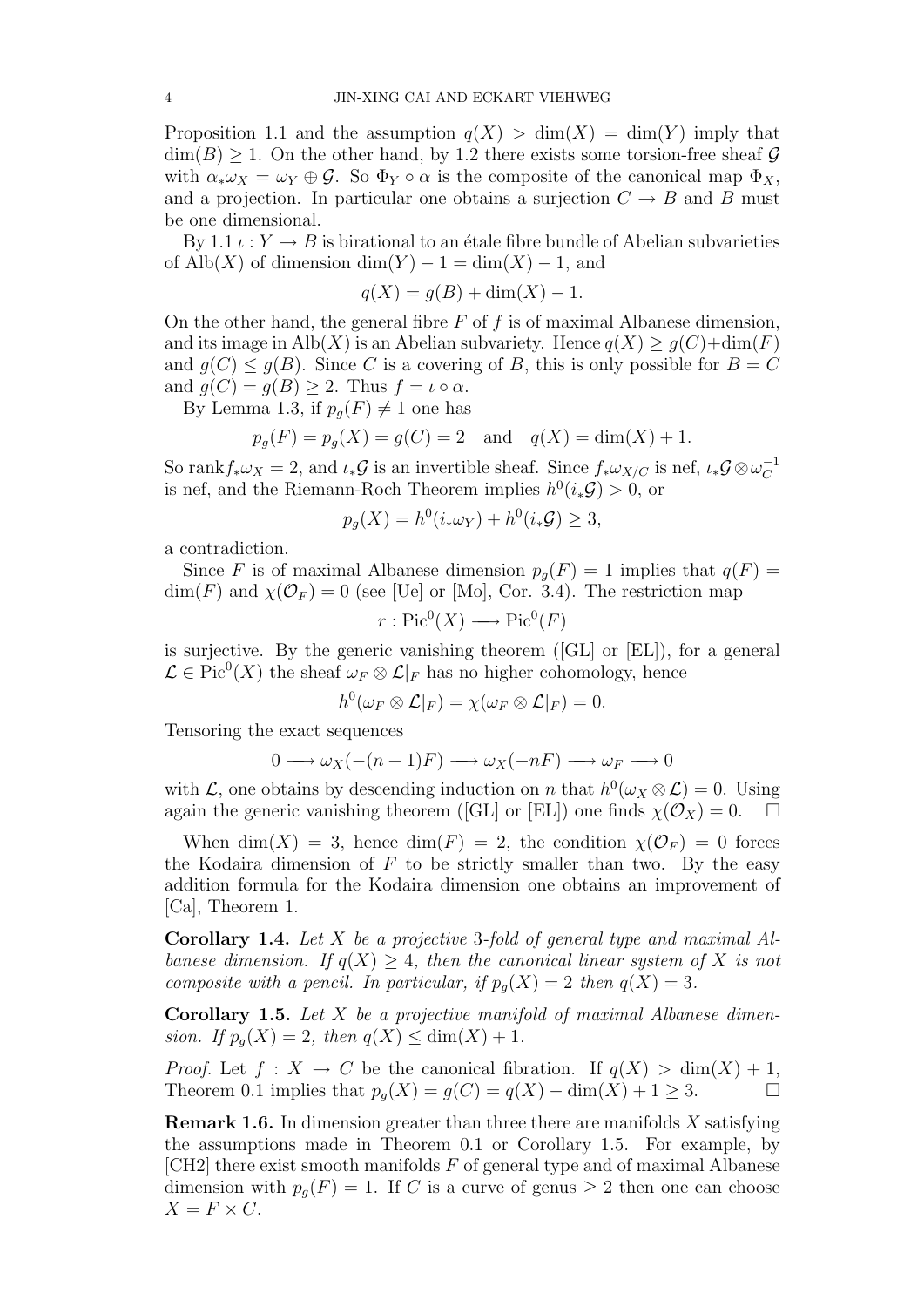The arguments used to prove Lemma 1.3 can also be applied to bicanonical maps.

**Theorem 1.7.** Let  $X$  be a projective manifold of maximal Albanese dimension, with  $\kappa(X) \geq 2$  and  $q(X) > \dim(X)$ . Then the bicanonical linear system is not composite with a pencil.

*Proof.* Suppose that  $\Phi_{2X}$  is composite with a pencil, and let  $h: X \to B$  be the fibration obtained as the Stein factorization of  $\Phi_{2X}$ . A general fiber F of h has maximal Albanese dimension, and by the weak addition theorem  $\kappa(F) \geq 1$ , in particular  $F$  is not an Abelian variety. By [CH1], Theorem 3.2, one finds  $p_2(F) > 2.$ 

As in the proof of Lemma 1.3, there is an invertible subsheaf  $\mathcal{L} \hookrightarrow h_* \omega_X^{\otimes 2}$ , splitting locally and with  $h^0(\mathcal{L}) = p_2(X)$ . The locally free quotient sheaf  $\mathcal{Q} = h_* \omega_X^{\otimes 2} / \mathcal{L}$  is locally free of rank  $p_2(F) - 1$  and

$$
g(B) - 1 \ge h^0(\omega_B \otimes \mathcal{L}^{-1}) = h^1(\mathcal{L}) \ge h^0(\mathcal{Q}).
$$

By [V] the sheaf  $h_* \omega_{X/B}^{\otimes 2}$  is nef, hence

$$
\deg(Q) - 2(p_2(F) - 1)(2g(B) - 2) = \deg(Q \otimes \omega_B^{-2}) \ge 0.
$$

The Riemann-Roch Theorem implies

$$
h^{0}(Q) \ge 3(p_{2}(F) - 1)(g(B) - 1),
$$

and hence  $g(B) \leq 1$ .

By 1.1 and 1.2 one has  $p_q(X) \geq 2$ . The canonical map  $\Phi_X$  is defined by a linear subsystem of  $|K_{2X}|$ , hence it factors through  $\Phi_{2X}$ , and the canonical fibration  $f: X \to C$  factors through h. Since the fibres of f and h are both connected of the same dimension,  $C = B$  is a curve of genus  $\leq 1$ , contradicting Theorem  $0.1.$ 

2. THE CASE  $\kappa(\text{alb}(X)) = 1$ 

**Lemma 2.1.** Let  $X$  and  $B$  be projective manifolds. Assume that the canonical fibration is a pencil  $f : X \to C$ , and let  $h : X \to B$  be a morphism, such that  $\alpha = (f, h) : X \to C \times B$  is surjective. Then there is an injection

$$
\mathcal{O}_B^{\oplus p_g(X)} \longrightarrow h_* \omega_X.
$$

*Proof.* Let us write  $\alpha = (f, h) : X \to C \times B$ . Since  $\Phi_X$  factors through f, we may choose again an invertible subsheaf  $\mathcal L$  of  $f_*\omega_X = pr_{1*}\alpha_*\omega_X$  with  $p_g(X) = h^0(\mathcal{L})$ . Then  $pr_1^*\mathcal{L}$  is a subsheaf of  $\alpha_*\omega_X$  and one finds

$$
\mathcal{O}_B^{\oplus h^0(\mathcal{L})} \simeq pr_{2*}pr_1^*\mathcal{L} \stackrel{\subset}{\longrightarrow} pr_{2*}\alpha_*\omega_X = h_*\omega_X.
$$

**Corollary 2.2.** Let  $X$  be a projective manifold, whose canonical linear system is composite with a pencil, and let  $h: X \to B$  be a fiber space over a curve B with  $q(B) > 3$ . Then h factors through the canonical fibration  $f: X \to C$ .

*Proof.* If not, the induced map  $\alpha = (f, h) : X \to C \times B$  is surjective and 2.1 implies that rank $(h_*\omega_X) \geq p_q(X)$ . Using again the nefness of  $h_*\omega_{X/B}$ , the Riemann-Roch theorem implies that

$$
p_g(X) = h^0(h_*\omega_X) \ge \deg(h_*\omega_{X/B}) + \text{rank}(h_*\omega_X)(g(B) - 1)
$$
  
 
$$
\ge p_g(X)(g(B) - 1),
$$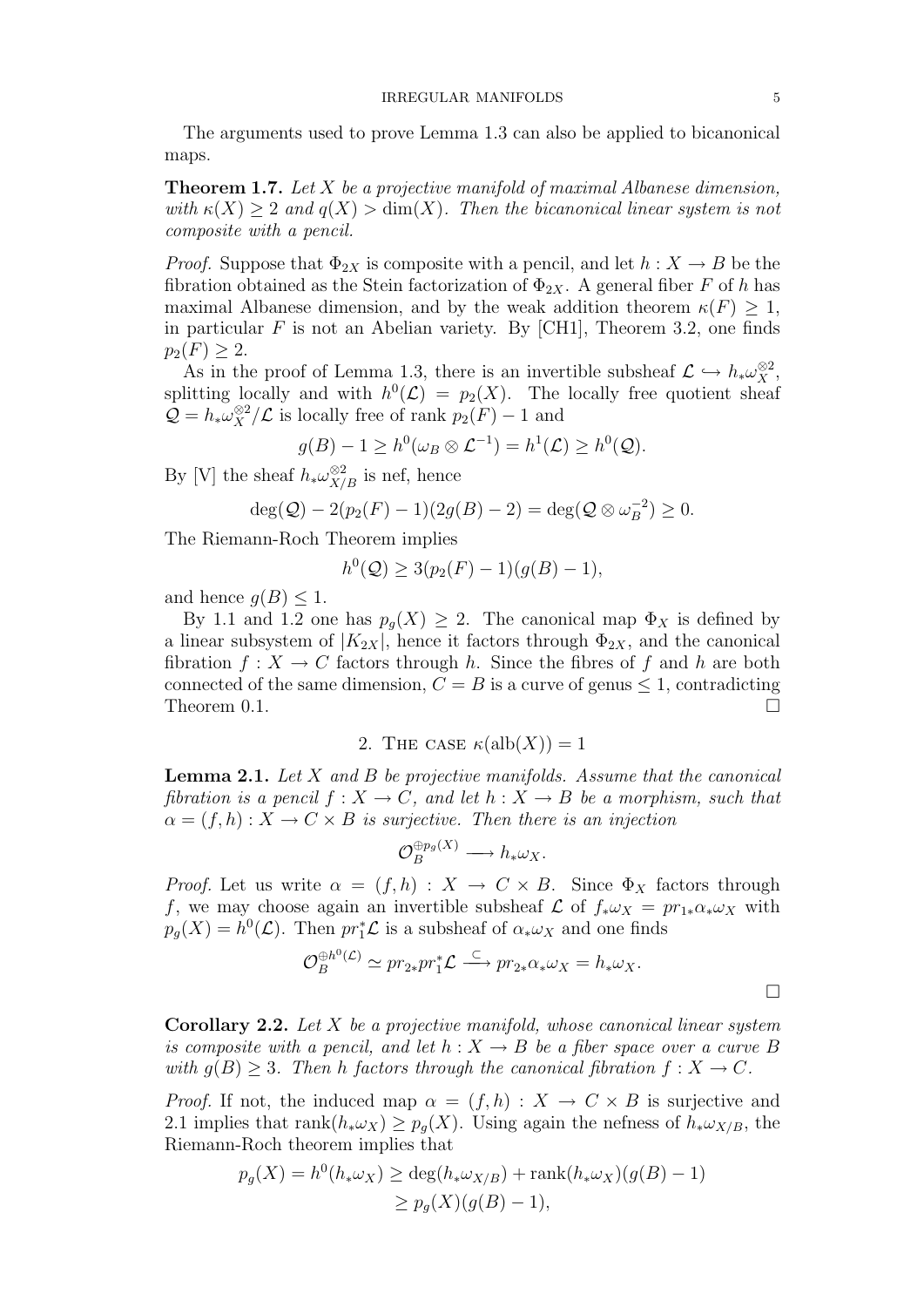for  $g(B) \geq 3$  a contradiction.

*Proof of Theorem 0.2.* By Theorem 0.1, we can assume that  $a(X) < dim(X)$ . Consider

$$
h = u \circ \text{alb} : X \xrightarrow{\text{alb}} \text{alb}(X) \xrightarrow{u} B,
$$

where u is the Ueno map. Then  $B$  is a curve of genus

$$
g(B) = q(X) - a(X) + 1 \ge 3.
$$

By Corollary 2.2 h factors through the canonical fibration  $f: X \to C$ . Then the image of a general fibre  $F$  of  $f$  under alb is an Abelian variety of dimension  $a(X) - 1$ , hence  $g(C) \leq g(X) - a(X) + 1$ , and  $C = B$ . By Lemma 1.3, one has  $p_g(F) = 1$ . Since  $f_* \omega_{X/C}$  is invertible and nef, the Riemann-Roch theorem implies that

$$
p_g(X) = h^0(f_*\omega_X) \ge \deg(f_*\omega_{X/C}) + g(C) - 1 \ge g(C) - 1.
$$

Remark 2.3. Examples, due to Beauville ([Be], Example 2), show that the condition on  $q(X)$  in Theorem 0.2 can not be weakened.

There is a series of examples, showing that there are no further restrictions on the numerical invariants in 0.2.

**Example 2.4.** Let T be a surface of general type with  $p_q(T) = q(T) = 0$  and  $\pi_1(T) = \langle \sigma \rangle \simeq \mathbb{Z}_2$ . Let  $S \to T$  be the universal cover. Consider in addition a curve  $\tilde{C}$  with an involution  $\tau$  such that the genus of  $C = \tilde{C}/\tau$  is  $\geq 3$ , and let R be the ramification divisor of  $\tilde{C}$  over C. Then

 $X = (S \times \tilde{C})/\sigma \times \tau$ 

is of general type with  $p_g(X) = g(C) + \frac{1}{2} \deg(R) - 1$ ,  $q(X) = g(C)$ , and

 $\Phi_X = \text{alb}_X : X \longrightarrow C = \tilde{C}/\tau$ 

is induced by the second projection.

As we will see in Section 3, for  $dim(X) = 3$  and  $q(X) = 4$  the condition on the Kodaira dimension of alb $(X)$  in Theorem 0.2 is needed. Nevertheless one can show without this assumption:

**Proposition 2.5.** Let  $X$  be a projective 3-fold of general type, whose canonical fibration  $f: X \to C$  is a pencil, and let F be a general fiber of f. If  $q(X) \geq 4$ and  $g(C) \geq 2$ , then  $p_q(F) = 1$ , and f is the composite of alb<sub>X</sub> and the Ueno  $map$   $u_{\text{alb}(X)}$ .

Proof. By Theorems 0.1 and 0.2, we may assume that a desingularization S of  $\text{alb}(X)$  is a surface of general type. By Lemma 1.3, it only remains to exclude the case  $g(C) = p_q(X) = p_q(F) = 2$ .

By the universal property of the Albanese map, there exists a morphism  $h: S \to C$ . Since  $f = h \circ \text{alb}_X$ , the fibres of h are connected.

For a general point  $p \in C$ , consider the fibres  $F = f^*(p)$ , and  $H = h^*(p)$ . Since X and S are of general type, the easy addition formula implies that  $F$ and H are of general type. So

$$
2 = p_g(F) \ge q(F) \ge g(H) \ge 2,
$$

and  $q(F) = q(H) = 2$ . Then

 $4 \leq q(X) \leq q(F) + q(C) = 4$  and  $q(S) = q(X) = 4 = g(H) + g(C)$ .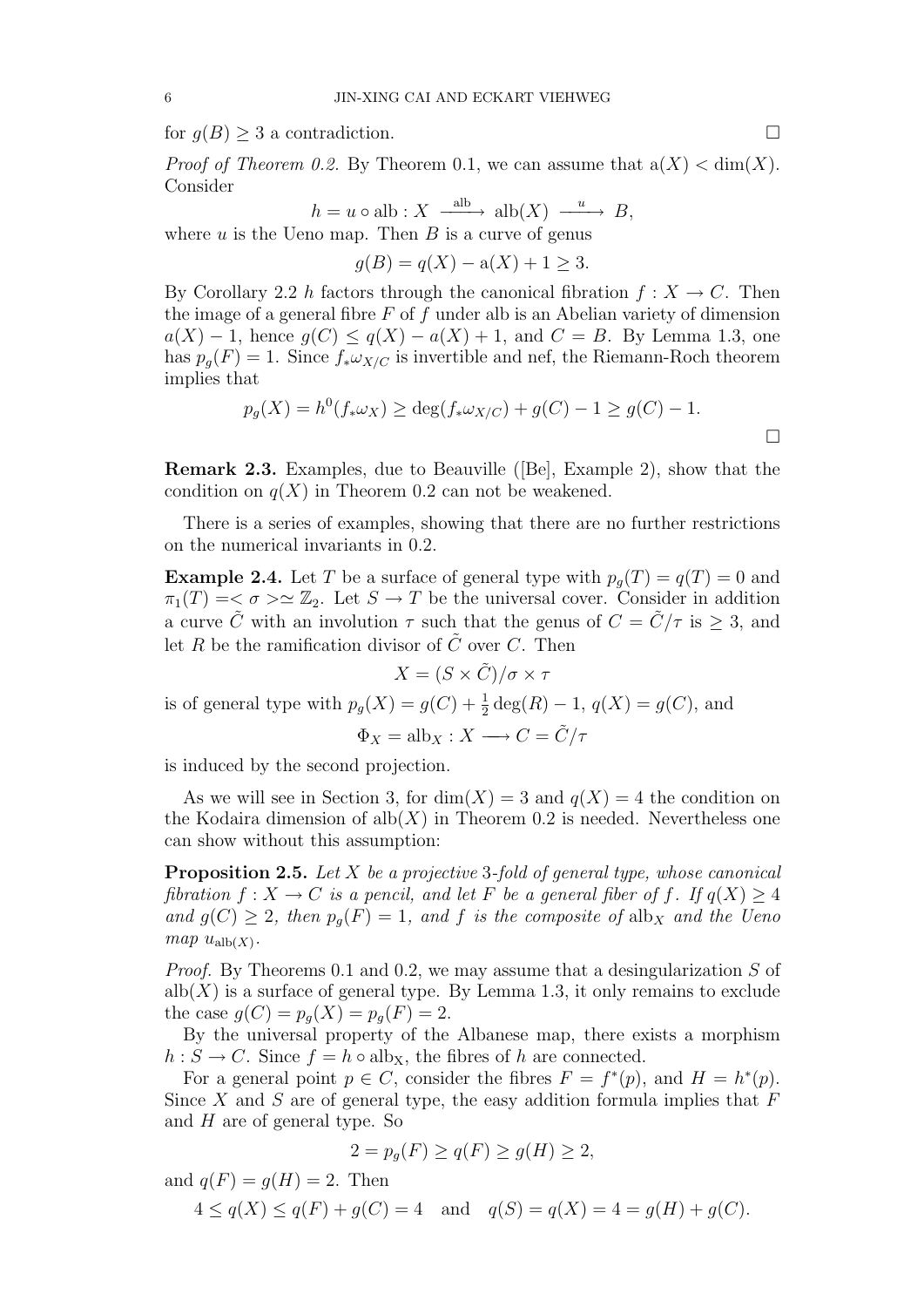This implies that  $S \simeq C \times H$ . Let  $\alpha : X \to H$  be the composite of alb<sub>X</sub> with the projection  $S \to H$ .

The sheaf  $\mathcal{E} = \alpha_* \omega_{X/H}$  is nef. Assume that for  $p \in H$  in general position

$$
H^0(\mathcal{E}\otimes \omega_H\otimes \mathcal{O}_H(-p))\neq 0.
$$

Then  $\alpha^{-1}(p)$  belongs to the moving part of the linear system  $|K_X|$ , hence it must be a fibre of f, contradicting the construction of  $\alpha$ .

Using the Riemann-Roch theorem one finds

$$
0 = h^0(\mathcal{E} \otimes \omega_H \otimes \mathcal{O}_H(-p)) = \deg(\mathcal{E}) + h^1(\mathcal{E} \otimes \omega_H \otimes \mathcal{O}_H(-p)),
$$

and both,  $deg(\mathcal{E})$  and  $h^1(\mathcal{E} \otimes \omega_H \otimes \mathcal{O}_H(-p))$  are zero. The long exact cohomology sequence for

$$
0 \longrightarrow \mathcal{E} \otimes \omega_H \otimes \mathcal{O}_H(-p) \longrightarrow \mathcal{E} \otimes \omega_H \longrightarrow \mathbb{C}_p^{\text{rank}(\mathcal{E})} \longrightarrow 0,
$$

implies that rank $(\mathcal{E}) = p_g(X) = 2$ , hence  $p_g(\alpha^{-1}(p)) = 2$ , and  $\Phi_{X|\alpha^{-1}(p)}$  is the canonical map of  $\alpha^{-1}(p)$ . Then the image of the canonical fibration of  $\alpha^{-1}(p)$ is a curve of genus  $\geq 2$ , contradicting [X1].

## 3. alb $(X)$  is OF GENERAL TYPE

As mentioned in the Introduction, Theorem 0.2 does not hold true, without the assumption  $\kappa(\text{alb}(X)) = 1$ .

**Example 3.1.** For  $n \geq 3$  and

$$
\frac{3n-3}{2} \le q \le 2n-2,
$$

we will construct projective *n*-folds X with irregularity  $q(X) = q$  and with  $\kappa(\text{alb}(X)) = \text{a}(X) = n - 1$ , whose canonical linear system is composite with a rational pencil with connected fibres. To this aim, consider an étale double cover  $\tilde{Y} \to Y = \tilde{Y}/\sigma$ , satisfying the following condition:

(∗) Y is a manifold of general type, of maximal Albanese dimension, and with  $p_{q}(Y) = p_{q}(Y) + 1$ .

Let C be a smooth curve of genus  $g \geq 2$  with hyperelliptic involution  $\tau$ . Choose

$$
X = (\tilde{Y} \times C) / \sigma \times \tau,
$$

and  $f: X \to \mathbb{P}^1 = C/\tau$  to be the fibration induced by the second projection. Then  $X$  is of general type with

$$
p_g(X) = g
$$
,  $q(X) = q(Y)$ ,  $alb_X(X) = alb_Y(Y)$ ,

and with  $\Phi_X = f : X \to \mathbb{P}^1$ . The product of the canonical fibration and the Albanese map factors like

$$
X \longrightarrow (\tilde{Y}/\sigma) \times (C/\tau) = \mathbb{P}^1 \times Y \longrightarrow \mathbb{P}^1 \times \mathrm{alb}_Y(Y),
$$

hence it is surjective.

To show that there exist examples of  $\tilde{Y} \to Y$  satisfying the condition (\*) and with  $q(Y) = q$  we start with:

(i) dim(Y) = 1: Consider an étale cover  $\tilde{Y} \to Y$  of a curve Y of genus 2, hence  $p_q(Y) = 2$ ,  $p_q(\tilde{Y}) = 3$ , and  $q(Y) = 2$ .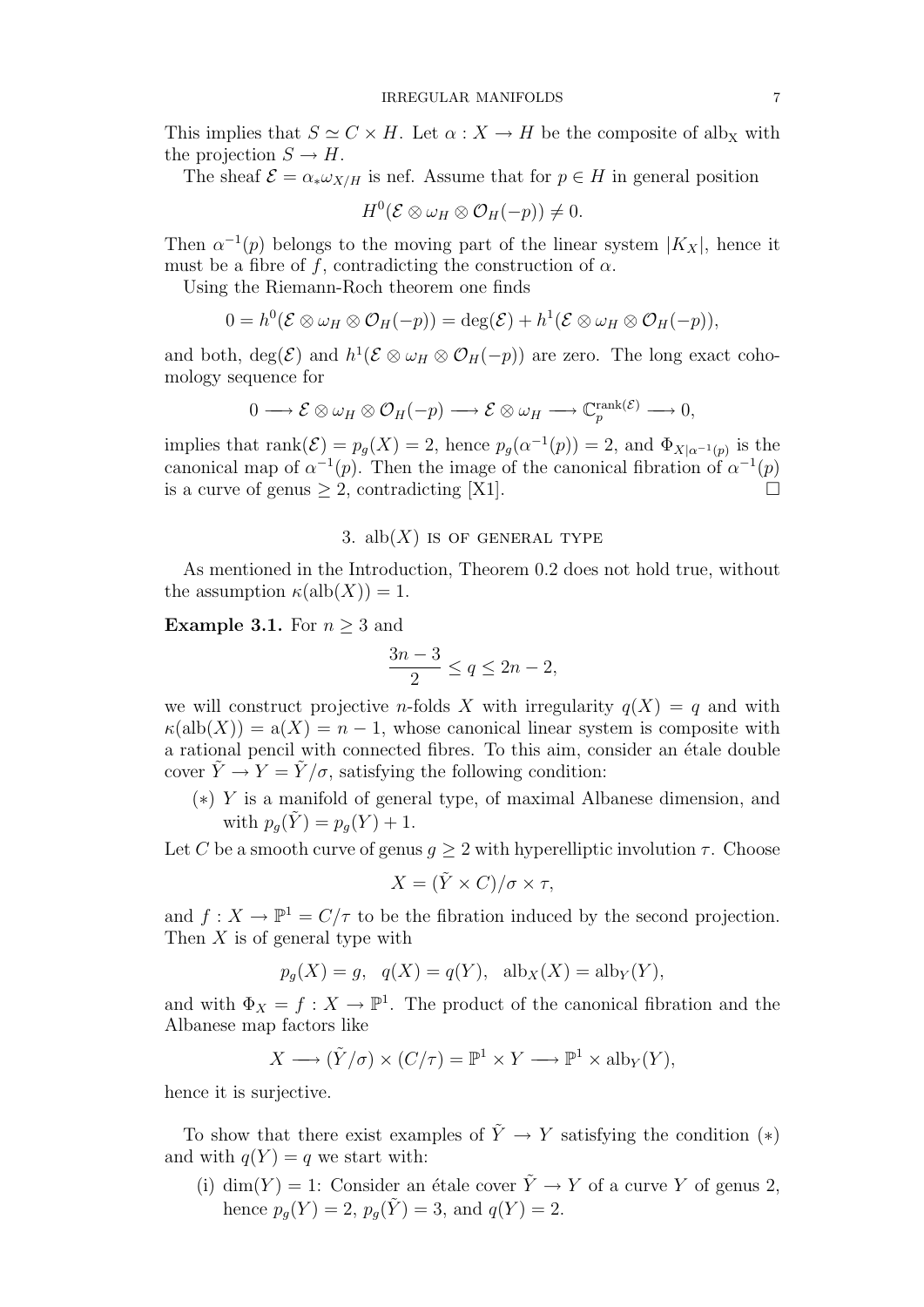- (ii) dim(Y) = 2: Let B be a non-hyperelliptic curve of genus 3, let Y =  $B^{(2)} \subset \text{Jac}(B)$  be the Theta divisor, and let  $\alpha : \overline{A} \to \text{Jac}(B)$  be the double cover defined by a non-zero 2-torsion element of  $Pic^0 \text{Jac}(B)$ . Then the inverse image  $\tilde{Y} \subset A$  of Y under  $\alpha$  is an étale double cover of Y, with  $p_q(Y) = 3$ ,  $p_q(Y) = 4$  and  $q(Y) = 3$ .
- (iii) Assume that  $\tilde{Y}_i \to Y_i$   $(i = 1, 2)$  satisfies  $(*)$ , and let  $\sigma_i$  be the corresponding involution. Then

$$
\tilde{Y} := (\tilde{Y}_1 \times \tilde{Y}_2) / (\sigma_1 \times \sigma_2) \longrightarrow Y_1 \times Y_2
$$

is an étale double cover with  $p_g(Y) = p_g(Y_1)p_g(Y_2) + 1$  and  $q(Y) =$  $q(Y_1) + q(Y_2)$ , hence it also satisfies (\*).

Now given  $n \geq 3$  taking for Y  $n-1$  copies of (i) we obtain examples with  $q(X) = 2n - 2$ . If n is odd, we may choose  $\frac{n-1}{2}$  copies of (ii) and we find X with  $q(X) = \frac{3n-3}{2}$ . For n even, one reaches  $q(X) = \frac{3n-2}{2}$ . Of course, one can also find examples for all intermediate values.

Proof of Theorem 0.3. Remark that part b) is a special case of Theorem 0.1 and that c) and d) are special cases of Theorem 0.2. Moreover, if the canonical fibration  $f: X \to C$  is an irrational pencil, the Albanese map factors through f.

Hence it only remains to consider the case

$$
C = \mathbb{P}^1, \quad q(X) \ge 5, \quad \text{and} \quad \dim(\text{alb}(X)) = \kappa(\text{alb}(X)) = 2.
$$

Let

$$
X \xrightarrow{h} S \longrightarrow \text{alb}(X)
$$

be the Stein factorization of alb<sub>X</sub>. Blowing up X, if necessary, we will assume that S is non-singular. Remark that  $q(S) = q(X)$ .

We will show step by step, that the surjectivity of

$$
\alpha = (f, h) : X \longrightarrow \mathbb{P}^1 \times S
$$

implies:

- (i) The evaluation map  $H^0(h_*\omega_X) \otimes \mathcal{O}_S \to h_*\omega_X$  is injective; in particular, rank $(h_* \omega_X) \geq p_q(X)$ .
- (ii)  $h^0(\Omega_X^2) = p_g(S)$ .
- (iii)  $h^{i}(h_{*}\omega_{X})=0$  for  $i>0$ .
- (iv)  $\chi(\mathcal{O}_S)=0$ .

Of course, (iv) contradicts the assumption that  $\text{alb}(X)$ , hence S, is a surface of general type.

(i) follows from Lemma 2.1.

For (ii), replacing  $S$  and  $X$  by suitable smooth birational models, we will assume that for some simple normal crossing divisor  $B$  on  $S$  the morphism  $h$ is smooth over  $S \setminus B$ , and that  $\Delta = (h^*B)_{red}$  is a divisor with simple normal crossings. We have morphisms of sheaves

$$
h^*\Omega^1_S \xrightarrow{\subset} \mathcal{E} = \Omega^1_X \cap h^*\Omega^1_S(\text{log}B) \xrightarrow{\subset} \Omega^1_X \xrightarrow{\epsilon} \omega_{X/S}(\Delta - h^*B),
$$

where  $\epsilon$  is the composite  $\Omega^1_X \to \Omega^1_X(\log \Delta) \to \omega_{X/S}(\Delta - h^*B)$ . Taking wedge product, one finds a complex of sheaves

$$
0 \longrightarrow h^* \omega_S \longrightarrow \Omega_X^2 \longrightarrow \omega_{X/S} \otimes h^* \Omega_S^1.
$$

Note that  $h_*(\mathcal{O}_X(h^*B - \Delta)) = \mathcal{O}_S$ , and that  $h^0(h^*\omega_S) = h^0(\det(\mathcal{E}))$ .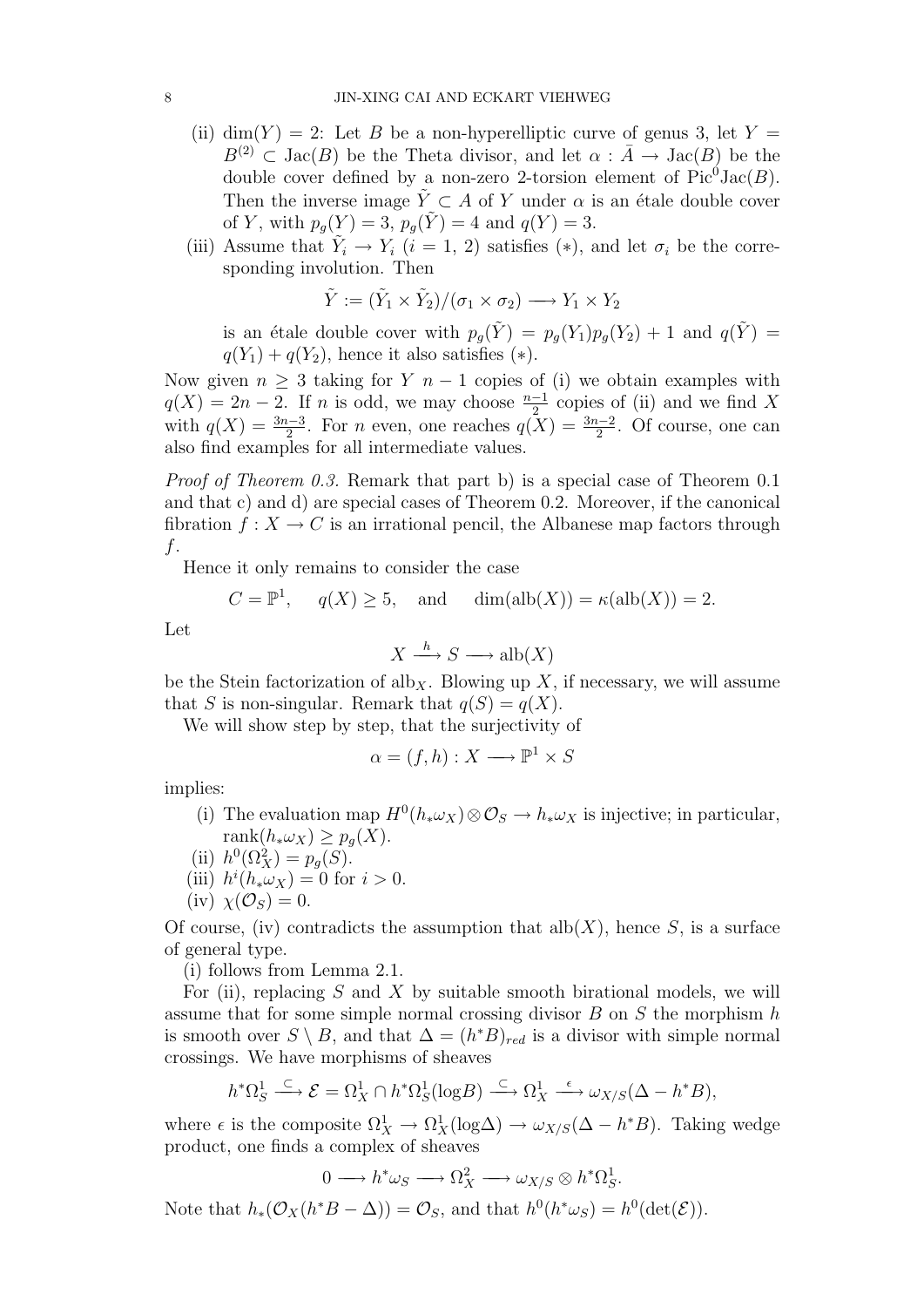Now suppose that  $h^0(\Omega_X^2) > p_g(S)$ , choose  $\varphi \in H^0(\Omega_X^2) \setminus h^*H^0(\omega_S)$ , and let (1)  $\mathcal{O}_X \longrightarrow \omega_{X/S} \otimes h^*\Omega^1_S.$ 

be the induced non-trivial map. Tensoring (1) with  $h^*\Omega_S^1$ , one obtains

$$
h^*\Omega^1_S\longrightarrow \omega_{X/S}\otimes h^*\Omega^1_S\otimes h^*\Omega^1_S\longrightarrow \omega_{X/S}\otimes h^*\omega_S
$$

and, taking the direct image, one has a non-trivial map

$$
r: \Omega_S^1 \longrightarrow h_* \omega_X.
$$
  
Let  $\mathcal{K} = \text{Ker}(r: H^0(\Omega_S^1) \longrightarrow H^0(h_* \omega_X)).$  Clearly  

$$
\mathcal{K} = \{s \in H^0(\Omega_S^1) | s \wedge \varphi = 0 \}.
$$

Since rank(Im  $r \leq 2$ , (i) implies that  $h^0(\text{Im } r) \leq 2$  and  $\dim(\mathcal{K}) \geq q(S) - 2$ .

For a general point  $x \in X$  define

$$
\Sigma = \{ s \in \Omega^1_{x,X} | s \wedge \varphi = 0 \}.
$$

Clearly dim( $\Sigma$ ) < 2, and by the choice of  $\varphi$ ,

$$
\Sigma \not\subset h^*\Omega^1_{h(x),S}.
$$

This implies that  $h^*K$  generates an invertible subsheaf of  $h^*\Omega_S^1$ , hence a morphism  $S \to D$  to a curve D of genus  $g(D) = \dim(\mathcal{K}) \geq q(S) - 2 \geq 3$ , contradicting 2.2.

The Leray spectral sequence and the Serre duality for h imply that

$$
h^{i}(\omega_{X}) = h^{i}(h_{*}\omega_{X}) + h^{i-1}(R^{1}h_{*}\omega_{X}) = h^{i}(h_{*}\omega_{X}) + h^{i-1}(\omega_{S}).
$$

Hence (iii) follows from  $q(X) = q(S)$  and from (ii).

For (iv) remark first that (iii) together with semicontinuity, imply that for some open neighborhood  $U \subset Pic^0(S)$  of  $\mathcal{O}_S$ , and all  $\mathcal{P} \in U$  one has

$$
H^{i}(h_{*}\omega_{X}\otimes P)=0 \text{ for } i>0.
$$

It follows that for  $P \in U$ ,

$$
h^{0}(h_{*}\omega_{X}\otimes P)=\chi(h_{*}\omega_{X})=p_{g}(X).
$$

Let Q be the cokernel of the injection  $\mathcal{O}_S^{\oplus p_g} \to h_* \omega_X$  constructed in (i). For  $P \in U$  one finds an exact sequence

$$
0 \to H^0(\mathcal{O}_S^{\oplus p_g} \otimes \mathcal{P}) \to H^0(h_*\omega_X \otimes \mathcal{P}) \to H^0(\mathcal{Q} \otimes \mathcal{P}) \to H^1(\mathcal{O}_S^{\oplus p_g} \otimes \mathcal{P}) \to 0,
$$
an isomorphism

$$
H^1(\mathcal{Q}\otimes \mathcal{P})\longrightarrow H^2(\mathcal{O}_S^{\oplus p_g}\otimes \mathcal{P})
$$

and  $H^2(Q \otimes \mathcal{P}) = 0$ . For  $\mathcal{P} = \mathcal{O}_S$ , one finds

$$
h^{0}(Q) = h^{1}(\mathcal{O}_{S}^{\oplus p_{g}}) = p_{g}(X)q(X),
$$
  
\n
$$
h^{1}(Q) = h^{2}(\mathcal{O}_{S}^{\oplus p_{g}}) = p_{g}(X)p_{g}(S),
$$
  
\n
$$
h^{2}(Q) = 0,
$$

whereas for  $P \neq \mathcal{O}_S$ ,

$$
h^{0}(\mathcal{Q}\otimes\mathcal{P})=h^{0}(h_{*}\omega_{X}\otimes\mathcal{P})=h^{0}(h_{*}\omega_{X}\otimes\mathcal{P})=p_{g}(X),
$$
  

$$
h^{1}(\mathcal{Q}\otimes\mathcal{P})=h^{2}(\mathcal{Q}\otimes\mathcal{P})=0.
$$

Since  $\chi(\mathcal{Q}) = \chi(\mathcal{Q} \otimes \mathcal{P})$ , one obtains for the Euler characteristic

$$
\chi(\mathcal{Q}) = p_g(X)q - p_g(X)p_g(S) = p_g(X).
$$

Therefore,  $q(S) = p_q(S) + 1$ , and hence  $\chi(\mathcal{O}_S) = 0$ .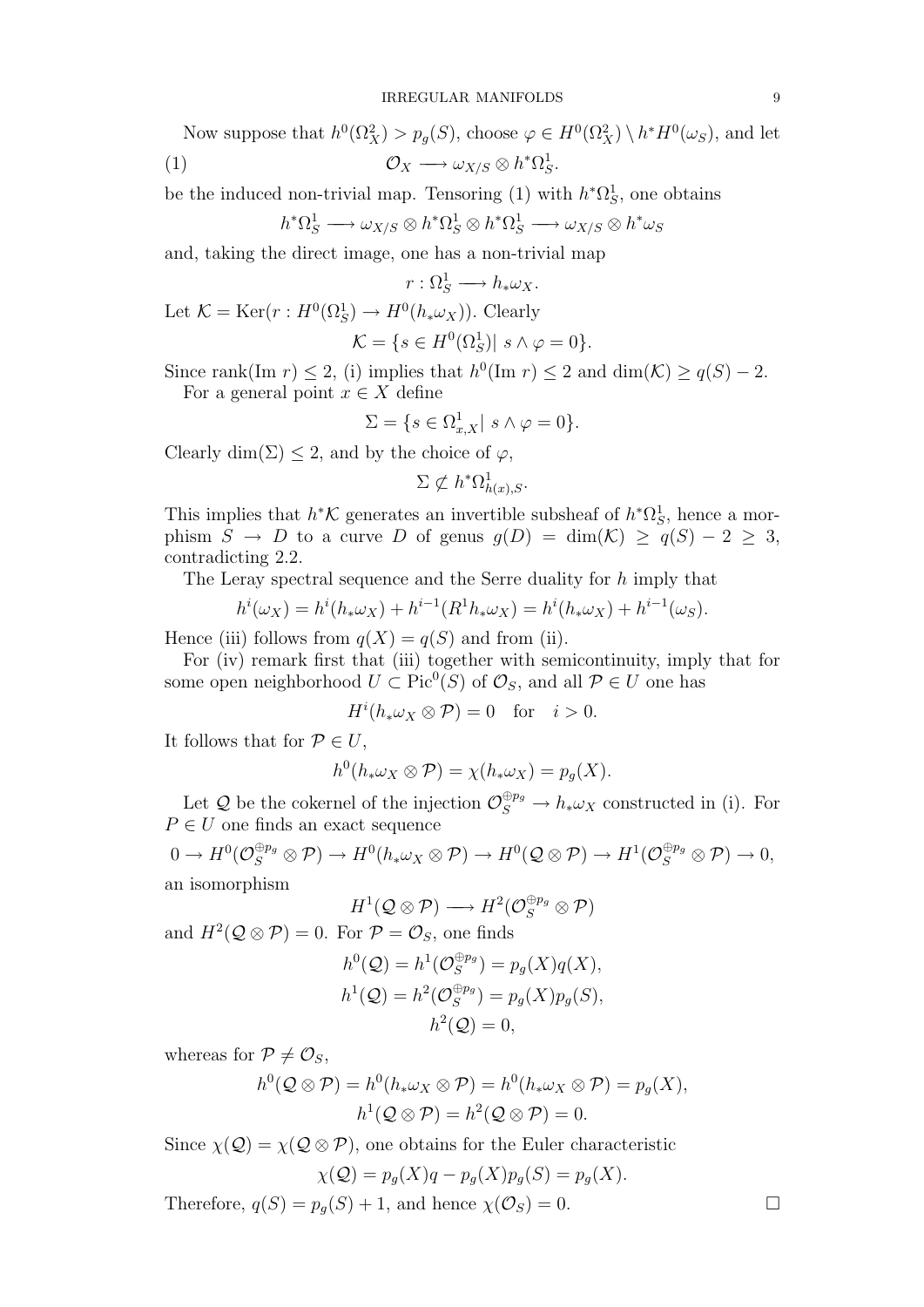Remark 3.2. In a first version of this note, we were not able to show that  $(i)$ - $(iii)$  implies  $(iv)$ , hence not able to prove Theorem 0.3, a), as it is stated now. The argument presented above, has been told us by Jungkai Alfred Chen.

4. THE CASE  $a(X) = q(X) = \dim(X)$ 

**Proposition 4.1.** Let  $X$  be a projective manifold whose canonical system is composite with a pencil, and let  $f : X \to C$  be the canonical fibration. If the Albanese map alb :  $X \to Alb(X)$  is surjective, then either  $C \simeq \mathbb{P}^1$ , or  $q(C) = 1$  and  $q(X) < \dim(X)$ .

*Proof.* Clearly  $g(C) \leq 1$ . If C is an elliptic curve, consider the commutative diagram

$$
X \xrightarrow{\text{alb}} A := \text{Alb}(X)
$$
  

$$
f \downarrow \qquad h \downarrow
$$
  

$$
C \xrightarrow{\text{alb}} C
$$

where h is induced by the universal property of Albanese map. If  $q(X)$  =  $\dim(X)$ , Proposition 1.2 implies that  $\mathrm{alb}_*\omega_X = \omega_A \oplus \mathcal{F}$  for some torsion-free sheaf F on A. Let  $\mathcal{E} \subset f_* \omega_X = h_* \omega_A \oplus h_* \mathcal{F}$  be the subsheaf generated by the global sections of  $f_* \omega_X$ . Since  $p_g(X) > p_g(A) = 1$ , one finds that  $h^0(\mathcal{F}) > 0$ , hence rank( $\mathcal{E}$ )  $\geq$  2, contradicting the assumption that  $\Phi_X$  factors through  $f$ .

**Corollary 4.2.** Let X be a projective manifold, with  $q(X) = \dim(X)$  and of maximal Albanese dimension. Assume the canonical system is composite with a pencil, and let  $f : X \to C$  be the canonical fibration. Then  $C \simeq \mathbb{P}^1$ .

Let us end by giving some examples of manifolds  $X$  of maximal Albanese dimension with  $q(X) = \dim(X)$ , and  $p_q(X)$  arbitrarily large, whose canonical map is composite with a rational pencil.

**Example 4.3.** Let  $(A, \Theta)$  be a principally polarized Abelian *n*-fold  $(n \geq 3)$ , and  $D \in |2\Theta|$  a smooth divisor. The double cover obtained by taking the root out of D is of general type with  $p_q(X) = 2$ .

Example 4.4 (For  $n = 2$  see [X2]). For  $n > 2$  let  $(A, \Theta)$  be a simple polarized Abelian *n*-fold of type  $(1, \dots, 1, 2)$ . Let  $\sigma : X' \to A$  be a blowing up, such that the moving part of  $|\sigma^*\Theta|$  defines a morphism  $f': X' \to C'$ , necessarily with  $C' = \mathbb{P}^1$ . The general fibre F' of f' is of general type and  $p_g(F') = h^0(\omega_{\Theta}) =$  $n+1$ . Since  $p_g(X')=1$ , one may write

(2) 
$$
f'_*\omega_{X'} = \mathcal{O}_{\mathbb{P}^1} \oplus \mathcal{O}_{\mathbb{P}^1}(a_1) \oplus \cdots \oplus \mathcal{O}_{\mathbb{P}^1}(a_n),
$$

with  $-1 \ge a_1 \ge a_2 \ge \ldots \ge a_n$ . Since  $f'_*\omega_{X'}/\mathbb{P}^1$  is nef by [Fu],  $a_n \ge -2$ . On the other hand,  $\sigma_*(\omega_{X'}(F'))$  is a subsheaf of  $\mathcal{O}_A(\Theta)$ , hence  $h^0(\omega_{X'}(F')) \leq 2$ . One finds in (2)  $a_1 = a_2 = \cdots = a_n = -2$ .

Let  $\pi: C = \mathbb{P}^1 \to C'$  be a finite morphism of degree  $d > 1$ , ramified only over points p with  $f^{-1}(p)$  smooth, and let  $f: X \to C$  be the pull-back family.

Base change and (2) imply that

$$
f_* \omega_{X/C} = \pi^* f'_* \omega_{X'/C'} = \mathcal{O}_{\mathbb{P}^1}(2d) \oplus \mathcal{O}_{\mathbb{P}^1}^{\oplus n},
$$

hence that  $f_*\omega_X = \mathcal{O}_{\mathbb{P}^1}(2d-2) \oplus \mathcal{O}_{\mathbb{P}^1}(-2)^{\oplus n}$ . Then  $p_g(X) = 2d-1$ , the canonical map  $\Phi_X$  factors through f, and  $\omega_X$  contains  $\tilde{f}^*\mathcal{O}_{\mathbb{P}^1}(2)$ . The latter